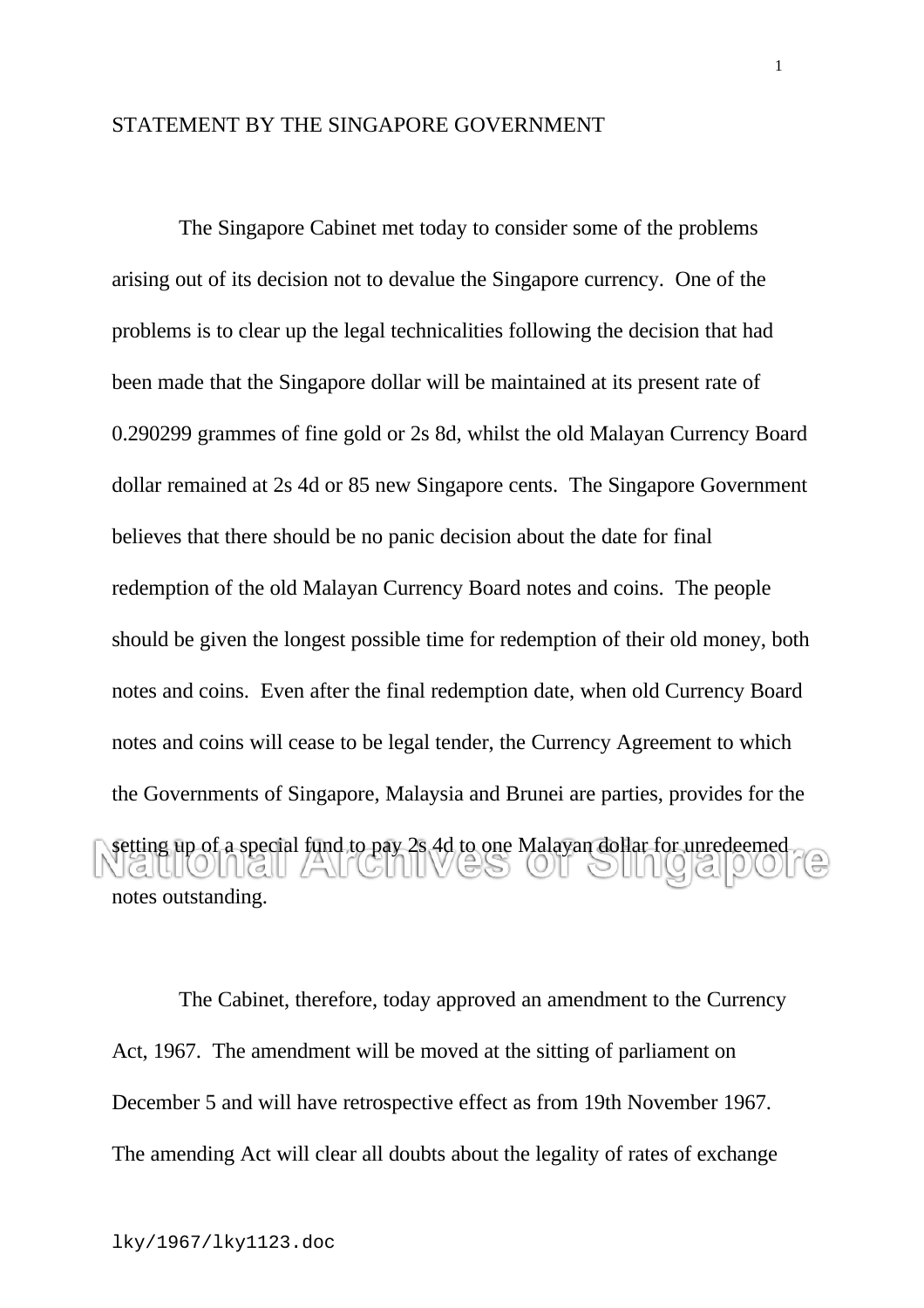between old Malayan Currency Board notes and coins and new Singapore Currency Board notes and coins.

 In the Currency Act, 1967, establishing the new note and coin issue of the Republic of Singapore, it was provided in Section 34 that new notes and coins shall be exchanged at par with the notes and coins issued by the Board of Commissioners of Currency, Malaya and Singapore. The object of this provision was to strengthen confidence in the new currency, that is, to ensure that they shall not be less in value compared to the old notes. The devaluation of Sterling and subsequent events in Malaysia and Singapore have made it necessary to make an amendment to the Currency Act to provide for the new notes being kept up at 0.290299 grammes of fine gold.

 The Government's decision not to devalue was made after weighing carefully the pros and cons in terms of both the short and long term interests of  $\Box$ in Italii  $\odot$   $\odot$   $\odot$   $\odot$   $\odot$ Singapore. One of the factors in the decision was the decision of the Malaysian Government not to devalue.

 Cabinet also reviewed the external reserves of the Republic in relation to the note circulation of the new currency. Since July 1966, the Government had taken action gradually to diversify the external reserves of the Republic. This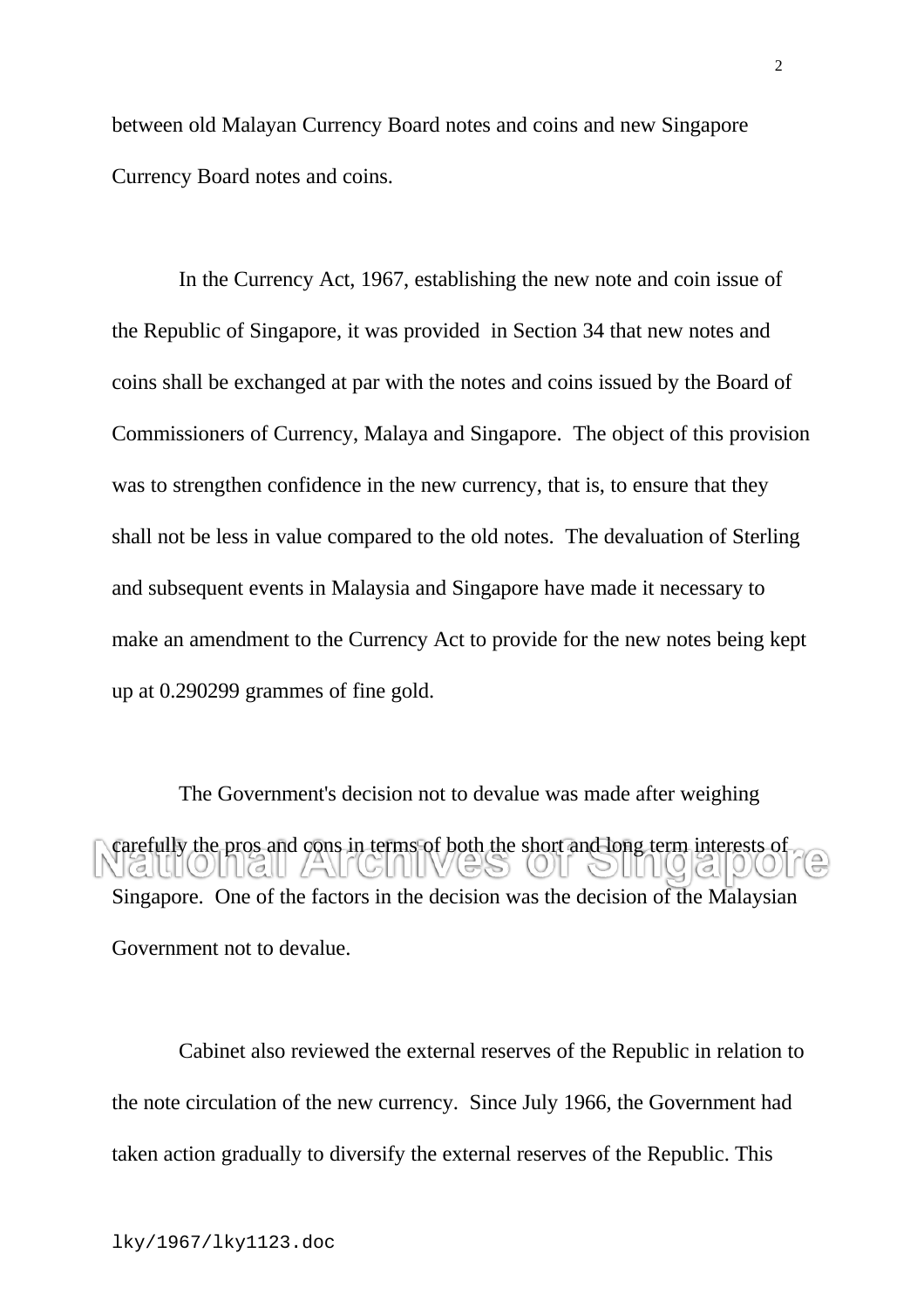policy of gradual diversification had to take two points into consideration. First, as a member of the Sterling Area, Singapore was and is obliged not to do anything that would weaken the position of Sterling. Any precipitate action to withdraw a substantial amount of our reserves in London could have been construed as weakening Sterling.

 The second factor is that when plans of British military cutdown to half their force levels by March 1971 were announced, we were promised significant aid. So any substantial or rapid withdrawal of our reserves in London would prejudice a fair settlement. Therefore diversification of our reserves was undertaken as far as possible by leaving our reserves in London intact and investing in non-Sterling countries the additional revenues accruing in the course of time to the Singapore Government.

As of today, the combined external reserves of the Singapore Government and the Singapore Currency Board (excluding reserves of the Public Utilities Board, Central Provident Fund and other statutory authorities) amount to \$1, 251.6 million. This figure does not include interest accruing during the year. An amount of at least \$60 million should be added as interest. Exactly half of the net total i.e. \$625.66 million, is held in non-Sterling currencies. 82% of our non-Sterling assets (\$513 million) are held in United States dollars. The rest are held